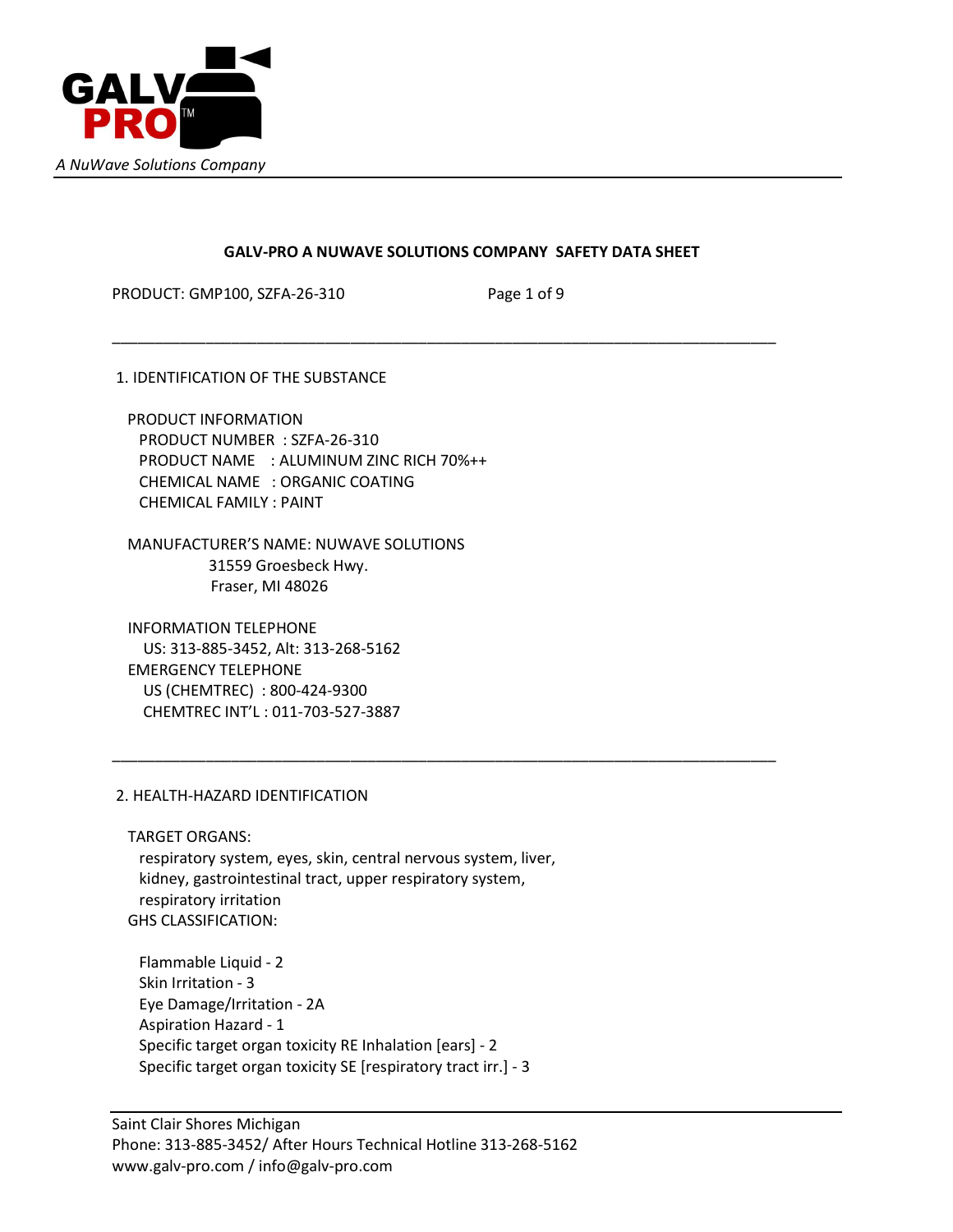

 Carcinogenicity: Inhalation - 2 Acute Toxicity: Skin - 4 Acute Toxicity: Inhalation - 4 Aquatic Toxicity (chronic) - 1

GHS LABEL ELEMENTS:

SIGNAL WORD: DANGER!

HAZARD STATEMENT:

 Highly Flammable liquid and vapor in contact with water releases flammable gas Harmful if swallowed Causes skin irritation Causes serious eye irritation May be harmful if inhaled May cause respiratory irritation May cause drowsiness or dizziness Suspected of causing cancer if inhaled May cause damage to organs through prolonged or repeated exposure Very toxic to aquatic life with long lasting effects

PRECAUTIONARY STATEMENTS:

 P210:Keep away from heat,sparks, open flames and other ignition source P223:Do not allow contact with water, hydrogen gas may form P240:Ground/bond container and receiving equipment P271:Use only outdoors or in a well-ventilated area P280:Wear protective gloves/protective clothing/eye protection/face protection \_\_\_\_\_\_\_\_\_\_\_\_\_\_\_\_\_\_\_\_\_\_\_\_\_\_\_\_\_\_\_\_\_\_\_\_\_\_\_\_\_\_\_\_\_\_\_\_\_\_\_\_\_\_\_\_\_\_\_\_\_\_\_\_\_\_\_\_\_\_\_\_\_\_\_\_\_

3. COMPOSITION, INFORMATION ON INGREDIENTS

 PERCENT INGREDIENT DESCRIPTION CAS NUMBER BY WGT \*M I X T U R E\* ALUMINUM (FUME OR DUST) 7429-90-5 2.5-3.2 ZINC DUST 7440-66-6 35.1-43.5 ZINC OXIDE 1314-13-2 .9-1.5 XYLENE 1330-20-7 27.1-33.7 ETHYL BENZENE 100-41-4 5.3-6.6 IARC-2B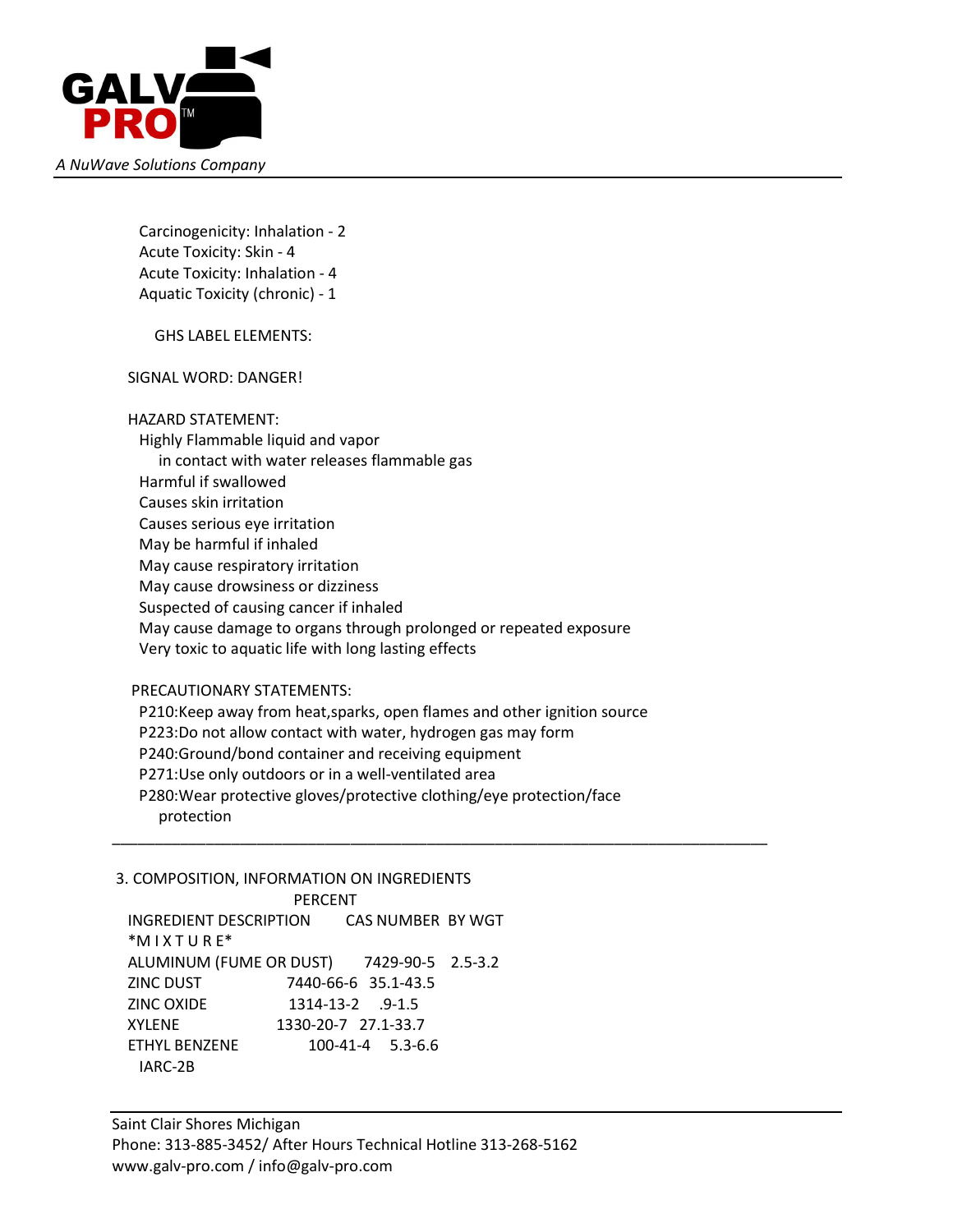

 ALIPHATIC HYDROCARBON 64742-89-8 3.0-3.7 STODDARD SOLVENT 8052-41-3 3.8-4.7

SEE SECTION 8 FOR EXPOSURE LIMITS

# 4. FIRST AID MEASURES

 EMERGENCY AND FIRST AID PROCEDURES: INHALATION Move to fresh air. If breathing stops, apply artificial respiration and seek immediate medical attention. EYE CONTACT Flush with large quantities of water for 15 minutes. SKIN CONTACT Wash thoroughly with soap and water and see a doctor. INGESTION Do not induce vomiting. Contact physician or poison control center immediately.

\_\_\_\_\_\_\_\_\_\_\_\_\_\_\_\_\_\_\_\_\_\_\_\_\_\_\_\_\_\_\_\_\_\_\_\_\_\_\_\_\_\_\_\_\_\_\_\_\_\_\_\_\_\_\_\_\_\_\_\_\_\_\_\_\_\_\_\_\_\_\_\_\_\_\_\_\_\_

\_\_\_\_\_\_\_\_\_\_\_\_\_\_\_\_\_\_\_\_\_\_\_\_\_\_\_\_\_\_\_\_\_\_\_\_\_\_\_\_\_\_\_\_\_\_\_\_\_\_\_\_\_\_\_\_\_\_\_\_\_\_\_\_\_\_\_\_\_\_\_\_\_\_\_\_\_\_

#### 5. FIRE-FIGHTING MEASURES

FLASH POINT: 45 (deg F) TCC LEL: .70 UEL: 22.70

EXTINGUISHING MEDIA: Foam, CO2, Dry Chemical. \*\*DO NOT USE WATER!\*\*

#### UNUSUAL FIRE AND EXPLOSION DATA:

 Do not mix with acid or caustic materials. Keep away from Heat, Sparks, Open Flame, Electrical Equipment, etc. DO NOT USE WATER. Hydrogen Gas may form producing an explosive environment.

\_\_\_\_\_\_\_\_\_\_\_\_\_\_\_\_\_\_\_\_\_\_\_\_\_\_\_\_\_\_\_\_\_\_\_\_\_\_\_\_\_\_\_\_\_\_\_\_\_\_\_\_\_\_\_\_\_\_\_\_\_\_\_\_\_\_\_\_\_\_\_\_\_\_\_\_\_\_

SPECIAL FIREFIGHTING PROCEDURES:

 Exclude air from fire. Respiratory equipment should be worn to avoid inhalation of vapors. DO NOT USE WATER!

#### 6. ACCIDENTAL RELEASE MEASURES

#### STEPS TO BE TAKEN IN CASE MATERIAL IS RELEASED OR SPILLED:

 Remove all sources of ignition (heat, sparks, open flame). Avoid breathing vapors. Ventilate area. Contain and clean up spills with non sparking tools, rags, etc. Use inert absorbent materials on small spills or residuals of large spills. WASTE DISPOSAL METHOD:

Saint Clair Shores Michigan Phone: 313-885-3452/ After Hours Technical Hotline 313-268-5162 www.galv-pro.com / info@galv-pro.com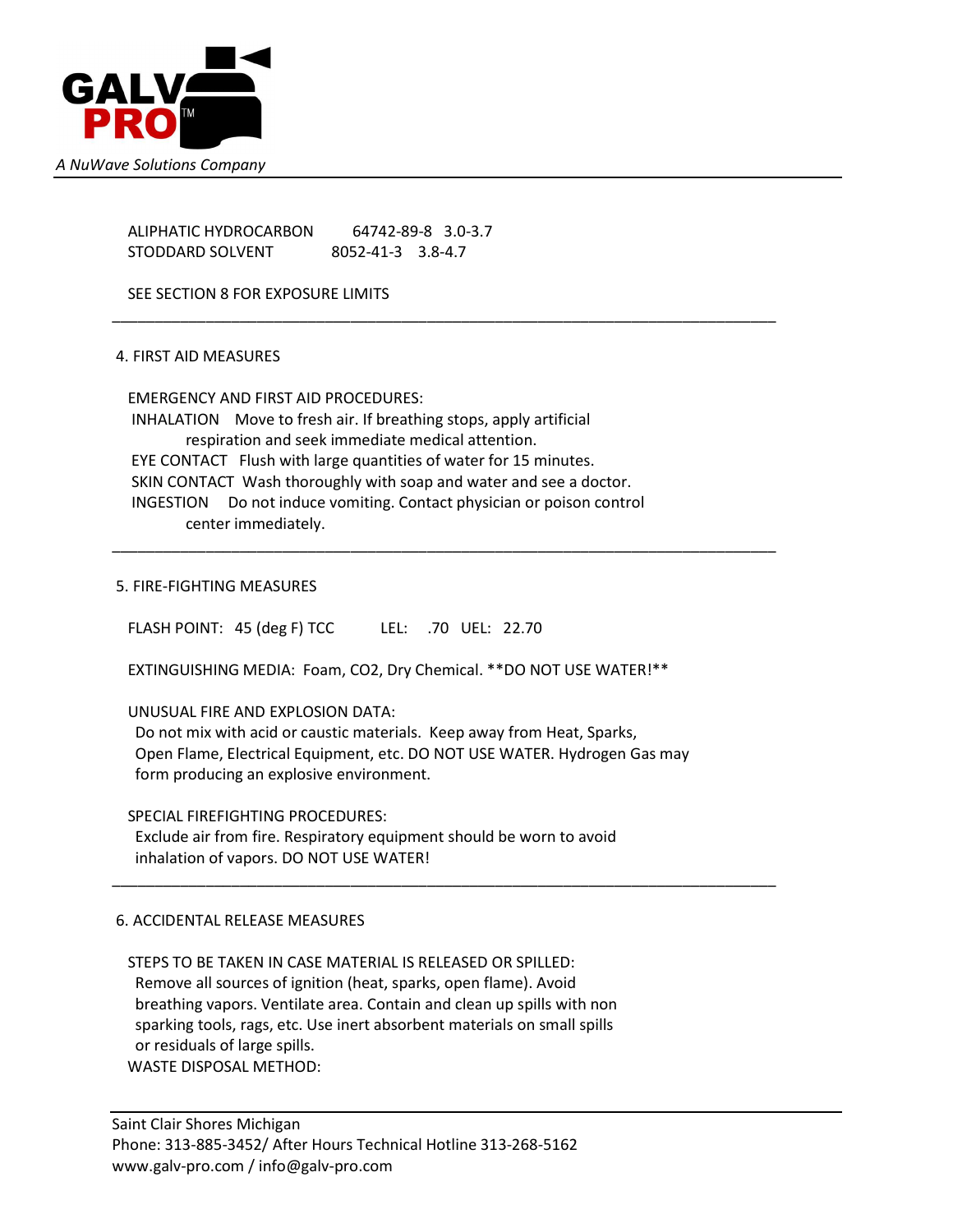

 Dispose of in accordance with local, state, and federal regulations. 7. HANDLING AND STORAGE

# PRECAUTIONS TO BE TAKEN IN HANDLING AND STORING:

 Use non-sparking tools when handling this material. Avoid hot surfaces. Use in cool, well-ventilated areas. Keep containers closed when not in use. Keep away from excessive heat and open flames. Avoid prolonged or repeated contact with the skin. Normally accepted grounding techniques are to be employed during all phases of handling and application.

# OTHER PRECAUTIONS:

 No Smoking in areas where this material is used. Plastic Utensils should not be used. Do not weld or flame cut on an "empty drum". Keep containers closed and upright when not in use. If the painted surface is to be welded, use a fan across the work area to prevent fumes from rising to the welder's face. Pump air into welder's hood to provide positive air pressure to prevent fumes from getting to welder. Maintain good personal hygiene and plant housekeeping.

 This coating may contain materials classified as nuisance particulates which may be present at hazardous levels only during sanding or abrading of the dried film.

\_\_\_\_\_\_\_\_\_\_\_\_\_\_\_\_\_\_\_\_\_\_\_\_\_\_\_\_\_\_\_\_\_\_\_\_\_\_\_\_\_\_\_\_\_\_\_\_\_\_\_\_\_\_\_\_\_\_\_\_\_\_\_\_\_\_\_\_\_\_\_\_\_\_\_\_\_

# 8. EXPOSURE CONTROLS / PERSONAL PROTECTION

INGREDIENT DESCRIPTION CAS NUMBER EXPOSURE LIMITS

|                      | ALUMINUM (FUME OR DUST) 7429-90-5 ACGIH TLV: 1.00 mg/m3 |  |
|----------------------|---------------------------------------------------------|--|
| OSHA PEL: 5.00 mg/m3 |                                                         |  |
| ZINC DUST            | 7440-66-6 ACGIH TLV: N.E.                               |  |
|                      | OSHA PEL: N.E.                                          |  |
| ZINC OXIDE           | 1314-13-2 ACGIH TLV: 2.00 mg/m3                         |  |
|                      | OSHA PEL: 5.00 mg/m3                                    |  |
| <b>XYLENE</b>        | 1330-20-7 ACGIH TLV: 100.00 ppm                         |  |
|                      | OSHA PEL: 100.00 ppm                                    |  |
| <b>FTHYL BENZENE</b> | 100-41-4 ACGIH TLV: 100.00 ppm                          |  |
| OSHA PEL: 100.00 ppm |                                                         |  |
|                      | ALIPHATIC HYDROCARBON 64742-89-8 ACGIH TLV: 5.00 mg/m3  |  |
| OSHA PEL: 5.00 mg/m3 |                                                         |  |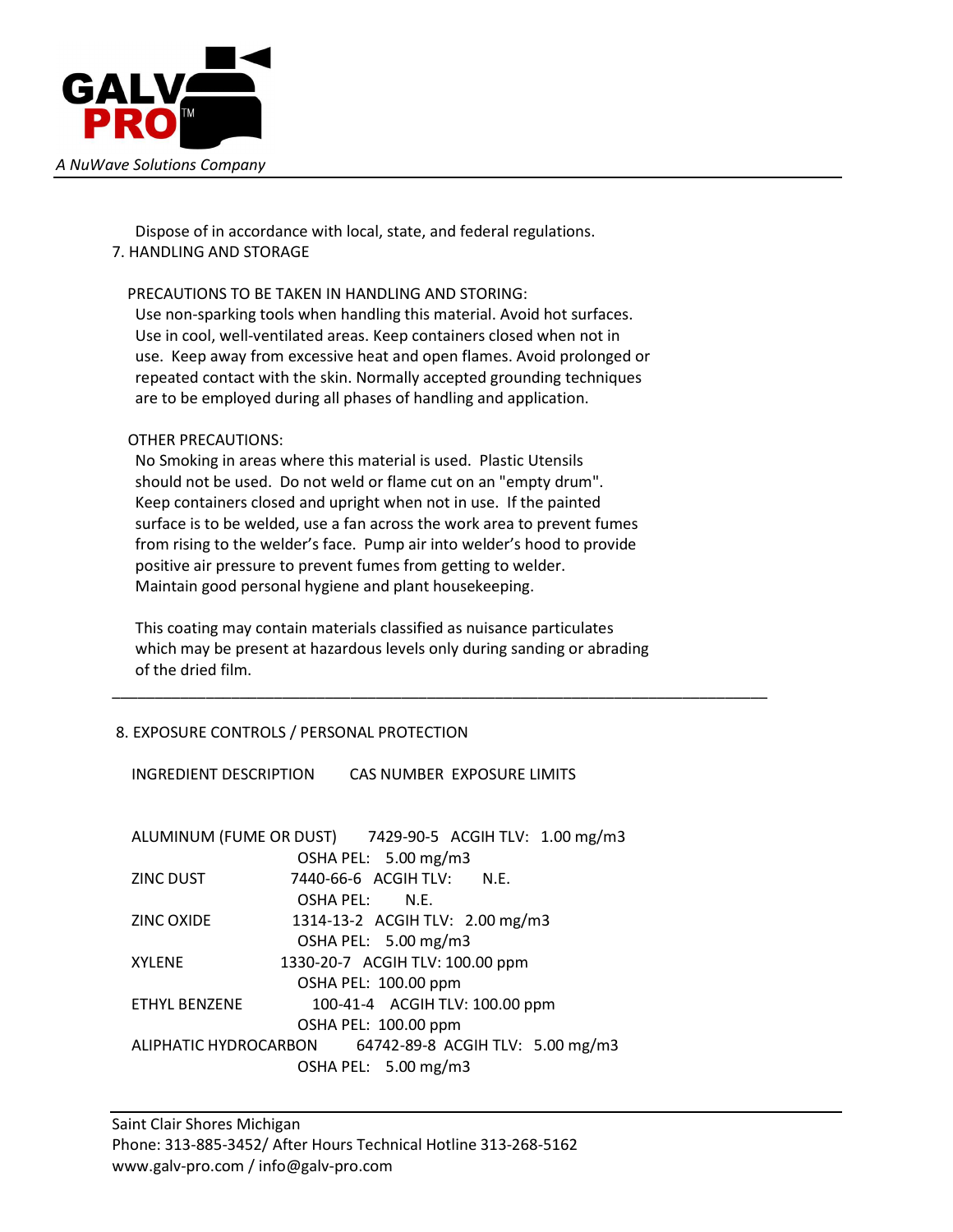

# STODDARD SOLVENT 8052-41-3 ACGIH TLV: 100.00 ppm OSHA PEL: 500.00 ppm

# RESPIRATORY PROTECTION:

 Provide NIOSH/MSHA approved organic vapor canister respirators where oxygen content is adequate and where airborne mists and vapor concentrations are above the time-weighted threshold limit values. When using in poorly ventilated and confined spaces, use a fresh air supply respirator or a self-contained breathing apparatus.

# VENTILATION:

 Mechanical ventilation or local exhaust must be used to keep vapor concentrations below TLV. All ventilation equipment must be explosion proof.

# PROTECTIVE GLOVES:

Impermeable chemical handling gloves for skin protection.

#### EYE PROTECTION:

Use chemical safety glasses with side shields or goggles or faceshields.

#### OTHER PROTECTIVE EQUIPMENT:

 Use impermeable aprons and protective clothing whenever possible to prevent skin contact. The use of headcaps wherever possible is recommended.

\_\_\_\_\_\_\_\_\_\_\_\_\_\_\_\_\_\_\_\_\_\_\_\_\_\_\_\_\_\_\_\_\_\_\_\_\_\_\_\_\_\_\_\_\_\_\_\_\_\_\_\_\_\_\_\_\_\_\_\_\_\_\_\_\_\_\_\_\_\_\_\_\_\_\_\_\_\_

\_\_\_\_\_\_\_\_\_\_\_\_\_\_\_\_\_\_\_\_\_\_\_\_\_\_\_\_\_\_\_\_\_\_\_\_\_\_\_\_\_\_\_\_\_\_\_\_\_\_\_\_\_\_\_\_\_\_\_\_\_\_\_\_\_\_\_\_\_\_\_\_\_\_\_\_\_\_

#### 9. PHYSICAL AND CHEMICAL PROPERTIES

 BOILING POINT : 210 (deg F) % VOLATILE-VOLUME: 72.65 VAPOR DENSITY : HEAVIER THAN AIR % NVM-WEIGHT : 57.00 EVAPORATION RATE: SLOWER THAN BU AC % NVM-VOLUME : 27.34 WEIGHT/GALLON : 12.10 VOC (lb/gl) : 5.15 pH:

#### 10. STABILITY AND REACTIVITY

STABILITY: Stable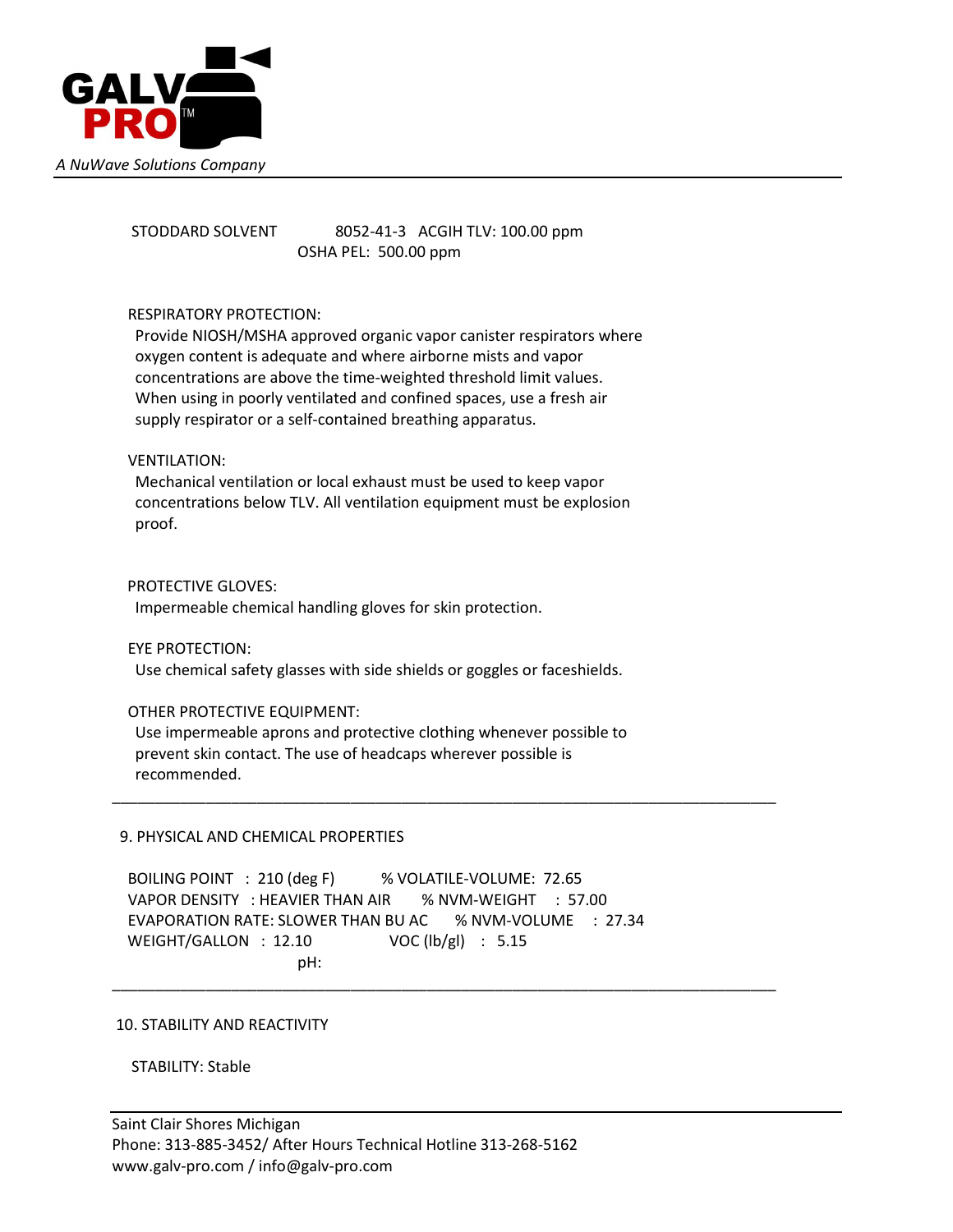

HAZARDOUS POLYMERIZATION: Will not occur.

 HAZARDOUS DECOMPOSITION PRODUCTS: Thermal Decomposition may yield Carbon Monoxide, Carbon Dioxide, and other hazardous products.

 CONDITIONS TO AVOID: Heat, Sparks, Open Flame, Electrical Equipment, Fire, Acids, Caustics, etc. DO NOT MIX WITH WATER OR USE WATER FOR FIRE.

 INCOMPATIBILITY (MATERIALS TO AVOID): Acids, Alkaline Materials and Oxidizers. DO NOT USE WATER. Hydrogen gas may form.

# 11. TOXICOLOGICAL INFORMATION

INGREDIENT DESCRIPTION CAS NUMBER TOXICOLOGICAL DATA

\_\_\_\_\_\_\_\_\_\_\_\_\_\_\_\_\_\_\_\_\_\_\_\_\_\_\_\_\_\_\_\_\_\_\_\_\_\_\_\_\_\_\_\_\_\_\_\_\_\_\_\_\_\_\_\_\_\_\_\_\_\_\_\_\_\_\_\_\_\_\_\_\_\_\_\_\_\_

 ALUMINUM (FUME OR DUST) 7429-90-5 LC50 N.A. LD50 N.A.

- ZINC DUST 7440-66-6 LC50 N.E. LD50 N.E.
- ZINC OXIDE 1314-13-2 NIOSH REL 5 mg/m3 NIOSH TWA 15 mg/m3 (10 hr. ceil.)

 XYLENE 1330-20-7 LC50 4544 mg/l Rat LD50 LD50 4300 mg/kg RAT REL 100 ppm NIOSH LD50 DERMAL 14,100 mg/kg Rabbit

 ETHYL BENZENE 100-41-4 LC50 LCLo 4000 ppm 4h RAT LD50 LD50 3500 mg/kg RAT IDLH - 2000 ppm OSHA STEL 125 ppm IARC-2B

ALIPHATIC HYDROCARBON 64742-89-8 LC50 LC50 2.18 mg/l 4hr Rat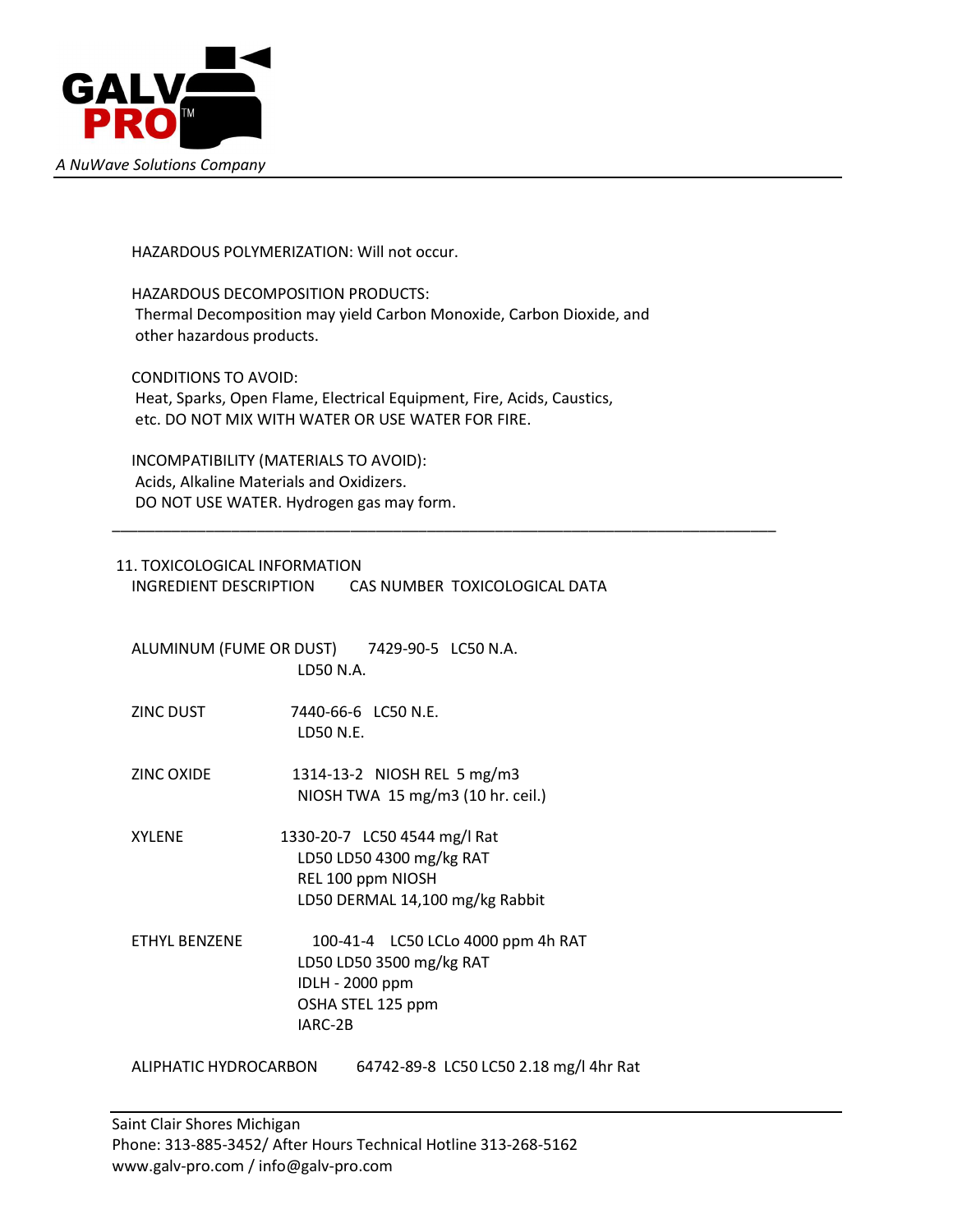

LD50 LD50 >5000 mg/kg Rat

 STODDARD SOLVENT 8052-41-3 LD50 LD50 >5000 mg/kg Rat LD50 Derm >2000 mg/kg Rat

ROUTES OF ENTRY AND ACUTE EFFECTS OF EXPOSURE:

 CONTACT Direct contact with this product may cause: dermatitis, eye irritation, skin cracking, skin irritation INHALATION If inhaled, may cause: respiratory irritation, metal fume fever, central nervous system effects, mucous membrane irritation, headache, narcosis, central nervous system depression, drowsiness INGESTION If swallowed, may cause: intestinal tract irritation, central nervous system depression, pneumonitis, kidney damage, liver damage, nausea, pulmonary edema, blood, pancreas, heart, vomiting ABSORPTION If absorbed, may cause: skin irritation

PRIMARY ROUTES OF ENTRY: Dermal, Inhalation, Ingestion, Absorption.

 MEDICAL CONDITIONS PRONE TO AGGRAVATION BY EXPOSURE: Anesthesia, respiratory tract irritation, dermatitis, nausea, vomiting.

 CHRONIC EFFECTS OF OVEREXPOSURE: cardiac abnormalities, liver damage, kidney damage, central nervous system effects, dermatitis

# 12. ECOLOGICAL INFORMATION

Information based on available studies: ZINC

 Very toxic to aquatic organisms, may cause long-term adverse effects in the aquatic environment.

\_\_\_\_\_\_\_\_\_\_\_\_\_\_\_\_\_\_\_\_\_\_\_\_\_\_\_\_\_\_\_\_\_\_\_\_\_\_\_\_\_\_\_\_\_\_\_\_\_\_\_\_\_\_\_\_\_\_\_\_\_\_\_\_\_\_\_\_\_\_\_\_\_\_\_\_\_\_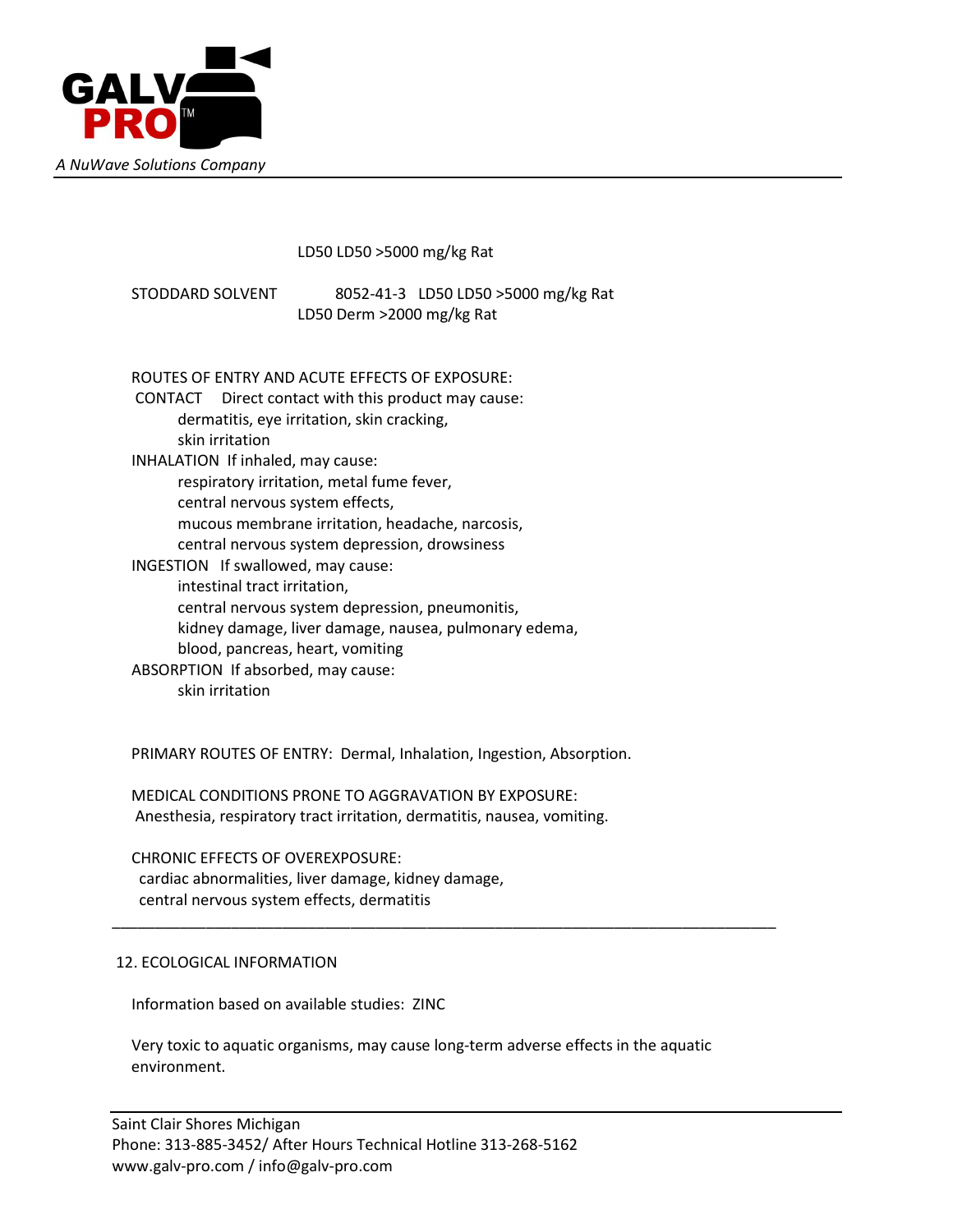

 LC50 fish,96 hr. 0.482 mg/l Oncorhynchus tshawytscha EC50 crustacea, 48 hr, 0.068 mg/l, daphnia magna ErC50 algae, 72 hr, 0.106 mg/l, Pseudokirchneriella subcapitata

\_\_\_\_\_\_\_\_\_\_\_\_\_\_\_\_\_\_\_\_\_\_\_\_\_\_\_\_\_\_\_\_\_\_\_\_\_\_\_\_\_\_\_\_\_\_\_\_\_\_\_\_\_\_\_\_\_\_\_\_\_\_\_\_\_\_\_\_\_\_\_\_\_\_\_\_\_\_

\_\_\_\_\_\_\_\_\_\_\_\_\_\_\_\_\_\_\_\_\_\_\_\_\_\_\_\_\_\_\_\_\_\_\_\_\_\_\_\_\_\_\_\_\_\_\_\_\_\_\_\_\_\_\_\_\_\_\_\_\_\_\_\_\_\_\_\_\_\_\_\_\_\_\_\_\_\_

\_\_\_\_\_\_\_\_\_\_\_\_\_\_\_\_\_\_\_\_\_\_\_\_\_\_\_\_\_\_\_\_\_\_\_\_\_\_\_\_\_\_\_\_\_\_\_\_\_\_\_\_\_\_\_\_\_\_\_\_\_\_\_\_\_\_\_\_\_\_\_\_\_\_\_\_\_

\_\_\_\_\_\_\_\_\_\_\_\_\_\_\_\_\_\_\_\_\_\_\_\_\_\_\_\_\_\_\_\_\_\_\_\_\_\_\_\_\_\_\_\_\_\_\_\_\_\_\_\_\_\_\_\_\_\_\_\_\_\_\_\_\_\_\_\_\_\_\_\_\_\_\_\_\_\_

# 13. DISPOSAL CONSIDERATIONS

 WASTE DISPOSAL METHOD: Dispose of in accordance with local, state, provincial, and federal regulations.

# 14. TRANSPORT INFORMATION

UN1263,PAINT,3,PGIII,LTD QTY

# 15. REGULATORY INFORMATION

#### SECTION 313 SUPPLIER NOTIFICATION

 This product contains the following toxic chemicals subject to the reporting requirements of section 313 of the Emergency Planning and Community Right-To-Know Act of 1986 and of 40 CFR 372: WEIGHT CHEMICAL NAME CAS NUMBER PERCENT

|               | <u>CID JINO INDENI I ENGE</u> |
|---------------|-------------------------------|
| ZINC DUST     | 7440-66-6 39.66               |
| XYI FNF       | 1330-20-7 30.70               |
| FTHYL BFN7FNF | $100-41-4$ 6.05               |
|               |                               |

#### HAZARDOUS AIR POLLUTANTS

 This product contains the following chemical(s) which are on the list of hazardous air pollutants under Section 112(b) of the Clean Air Act.

 CHEMICAL NAME CAS NUMBER WEIGHT PERCENT XYLENE 1330-20-7 30.70 ETHYL BENZENE 100-41-4 6.05

#### 16. OTHER INFORMATION